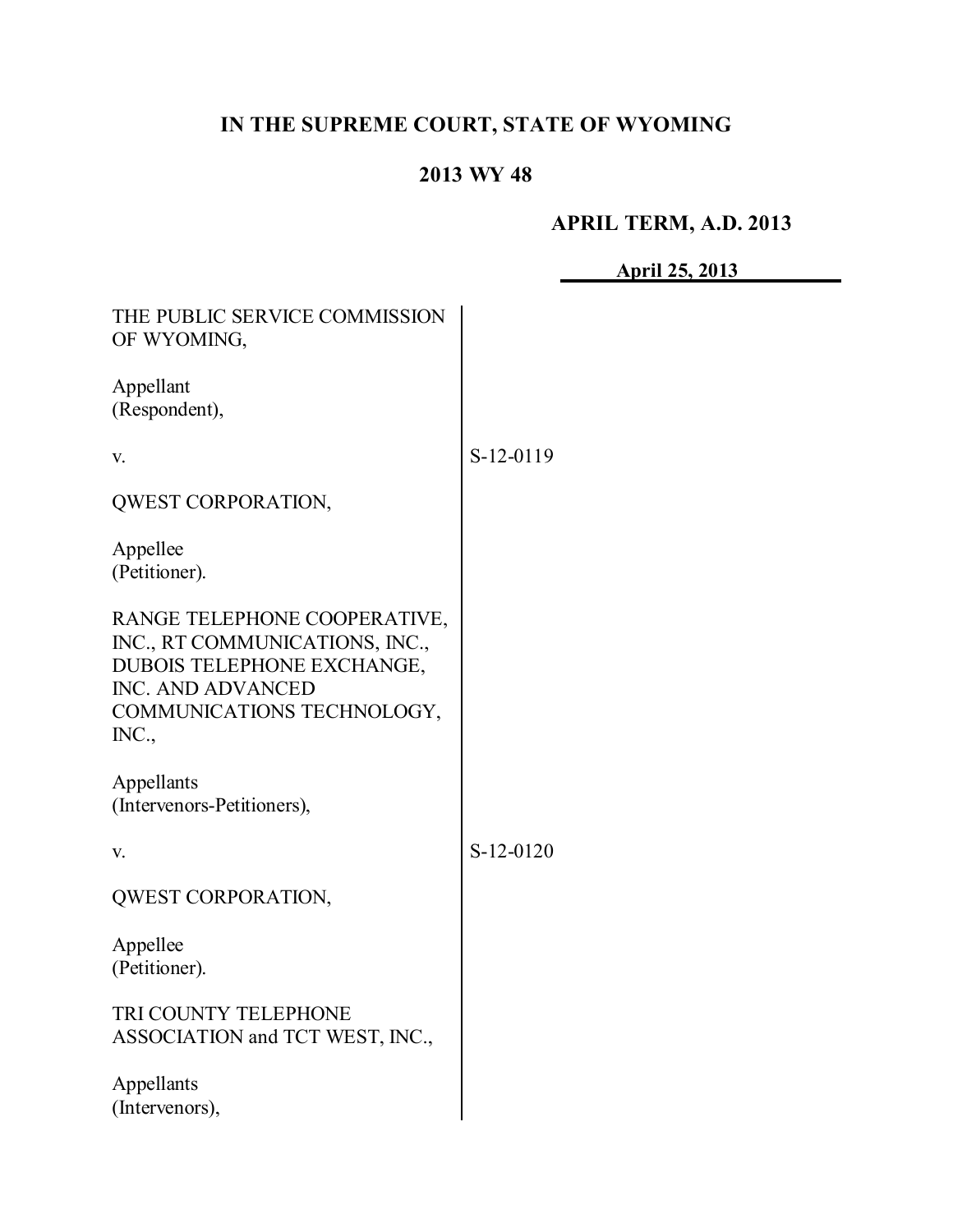| V.                                           | S-12-0121 |
|----------------------------------------------|-----------|
| QWEST CORPORATION,                           |           |
| Appellee<br>(Petitioner).                    |           |
| THE OFFICE OF CONSUMER<br>ADVOCATE,          |           |
| Appellant<br>(Petitioner),                   |           |
| V.                                           | S-12-0122 |
| THE PUBLIC SERVICE COMMISSION<br>OF WYOMING, |           |
| Appellee<br>(Respondent).                    |           |

#### *Appeal from the District Court of Laramie County* The Honorable Michael K. Davis, Judge

## *Representing the Public Service Commission of Wyoming:*

Gregory A. Phillips, Wyoming Attorney General; Martin L. Hardsocg, Deputy Attorney General; Ryan T. Schelhaas, Senior Assistant Attorney General; Michael M. Robinson, Senior Assistant Attorney General. Argument by Mr. Robinson.

## *Representing Qwest Corporation:*

Paul J. Hickey and O'Kelley H. Pearson of Hickey & Evans, LLP, Cheyenne, Wyoming. Argument by Ms. Pearson.

#### *Representing Range Telephone Cooperative, Inc., RT Communications, Inc., Dubois Telephone Exchange, Inc., and Advanced Communications Technology, Inc.:* Elizabeth Zerga of Jubin & Zerga LLC, Cheyenne, Wyoming.

#### *Representing Tri County Telephone Association and TCT West, Inc.:*

Michael B. Rosenthal and Marianne Kunz Shanor of Hathaway & Kunz, P.C., Cheyenne, Wyoming. Argument by Ms. Shanor.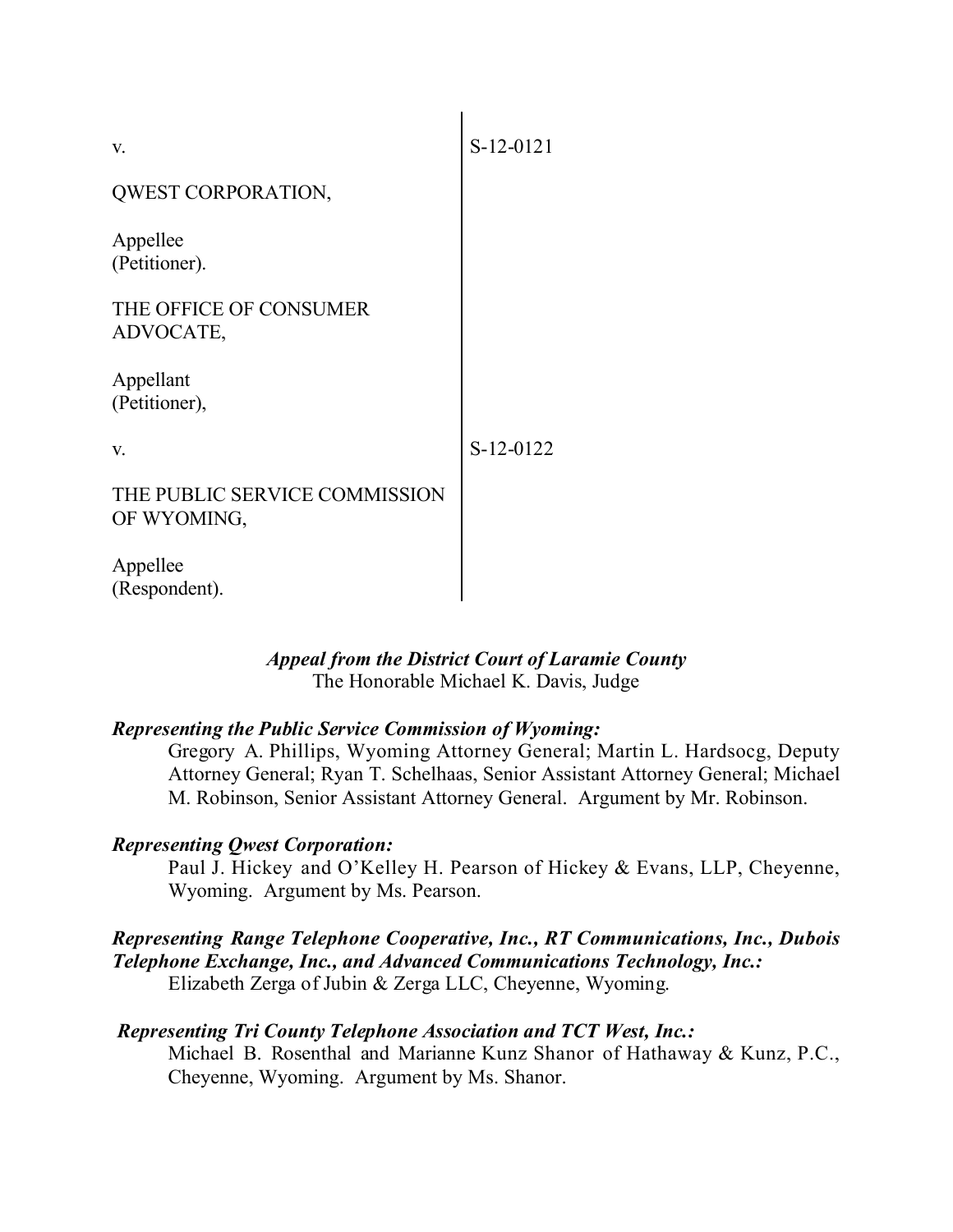#### *Representing the Office of Consumer Advocate*:

Alexander K. Davison of Patton & Davison, Cheyenne, Wyoming. Argument by Mr. Davison.

*Before KITE, C.J., HILL, VOIGT, BURKE, J.J., and GOLDEN, J., Retired*

**NOTICE: This opinion is subject to formal revision before publication in Pacific Reporter Third. Readers are requested to notify the Clerk of the Supreme Court, Supreme Court Building, Cheyenne, Wyoming 82002, of typographical or other formal errors so correction may be made before final publication in the permanent volume.**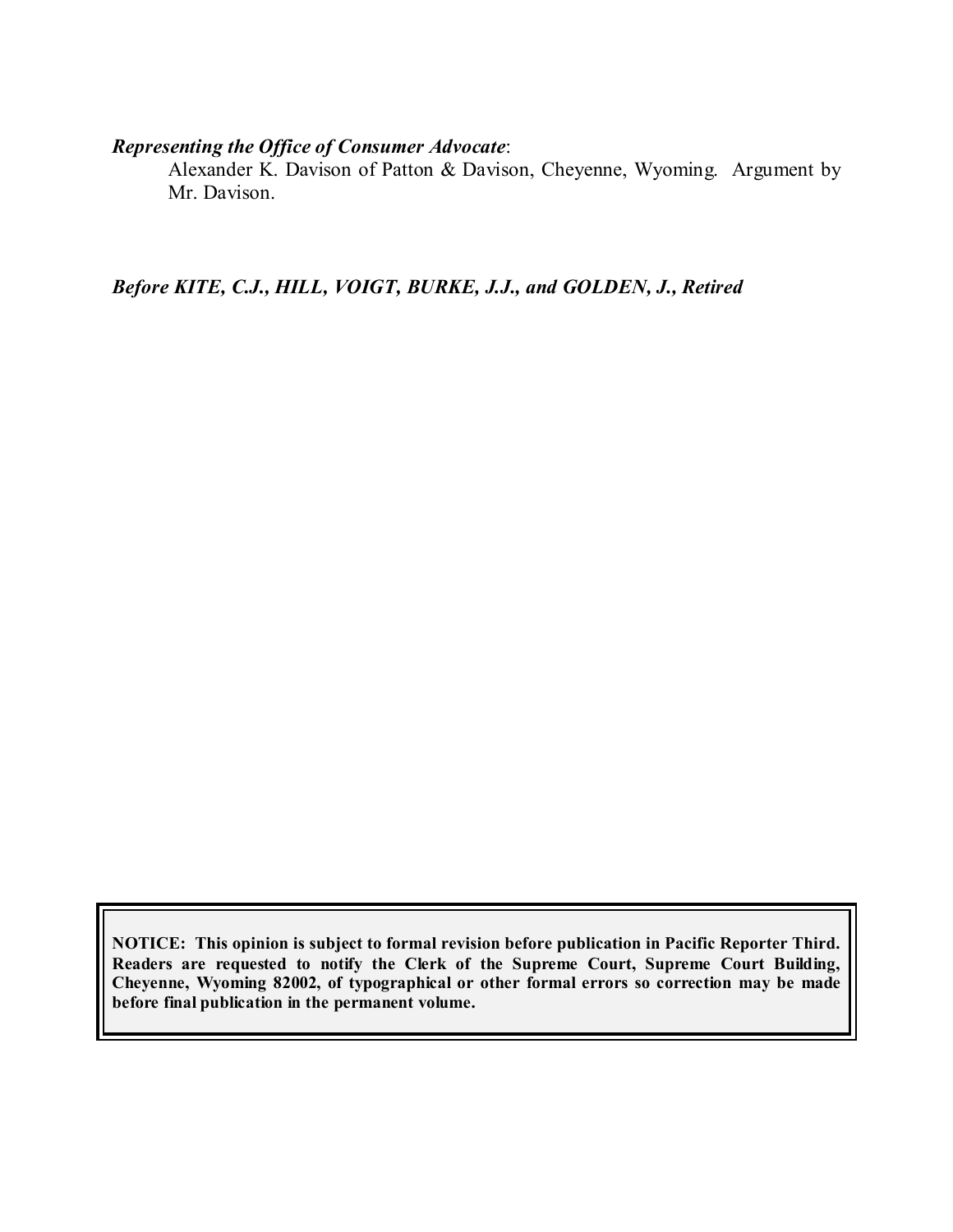## **KITE, Chief Justice.**

[¶1] The manager of the Wyoming Universal Service Fund (WUSF) filed confidential reports with the Wyoming Public Service Commission (PSC) containing his recommendations for the WUSF assessment level for fiscal years 2009-2010 and 2010- 2011. Upon notice from the PSC that public hearings would be held to consider the manager's reports, Qwest asked for contested case hearings. Qwest also asserted it did not have sufficient information to allow it to determine whether the manager's reports were correct.

[¶2] The PSC denied Qwest's requests for contested case hearings, concluding WUSF proceedings are legislative in nature. It convened public hearings and subsequently issued orders establishing the WUSF assessment levels as recommended by the manager. The Office of Consumer Advocate (OCA) and Qwest filed petitions for review of the PSC order in the district court.

[¶3] Before the district court, Qwest reiterated its argument that it could not address whether the PSC's orders were in error without seeing all of the information the PSC relied upon. The PSC argued the telecommunications companies submitted the information necessary to make the WUSF determination under the promise of confidentiality. Range Telephone Cooperative, Inc. (Range), RT Communications, Inc. (RT), Dubois Telephone Exchange, Inc. (Dubois), and Advanced Communications Technology, Inc. (Advanced Communications) filed motions to intervene for the limited purpose of protecting their confidential data.

[¶4] After an initial hearing, the district court ordered portions of the 2009 data to be provided to Qwest but denied the request for 2010 data. Subsequently, the district court held that the PSC erred in denying Qwest's requests for contested case hearings, reversed the administrative orders and remanded the cases to the PSC for contested case hearings.

[¶5] Four notices of appeal from the district court's order were filed. In case No. S-12- 0119, the PSC claims the district court erred in granting Qwest access to confidential information and in holding that Qwest had a property interest and was entitled to a contested case hearing. In case No. S-12-0120, Range, RT, Dubois and Advanced Communications assert the district court erred in granting Qwest access to confidential information. Tri County Telephone Association (Tri County) likewise challenges the district court's order releasing the information in case No. S-12-0121. In case No. S-12- 0122, the OCA asserts the PSC erred in concluding it was not required to hold contested case hearings. We hold that the PSC was required to convene contested case hearings. We remand the cases to the district court with directions to remand to the PSC for contested case hearings.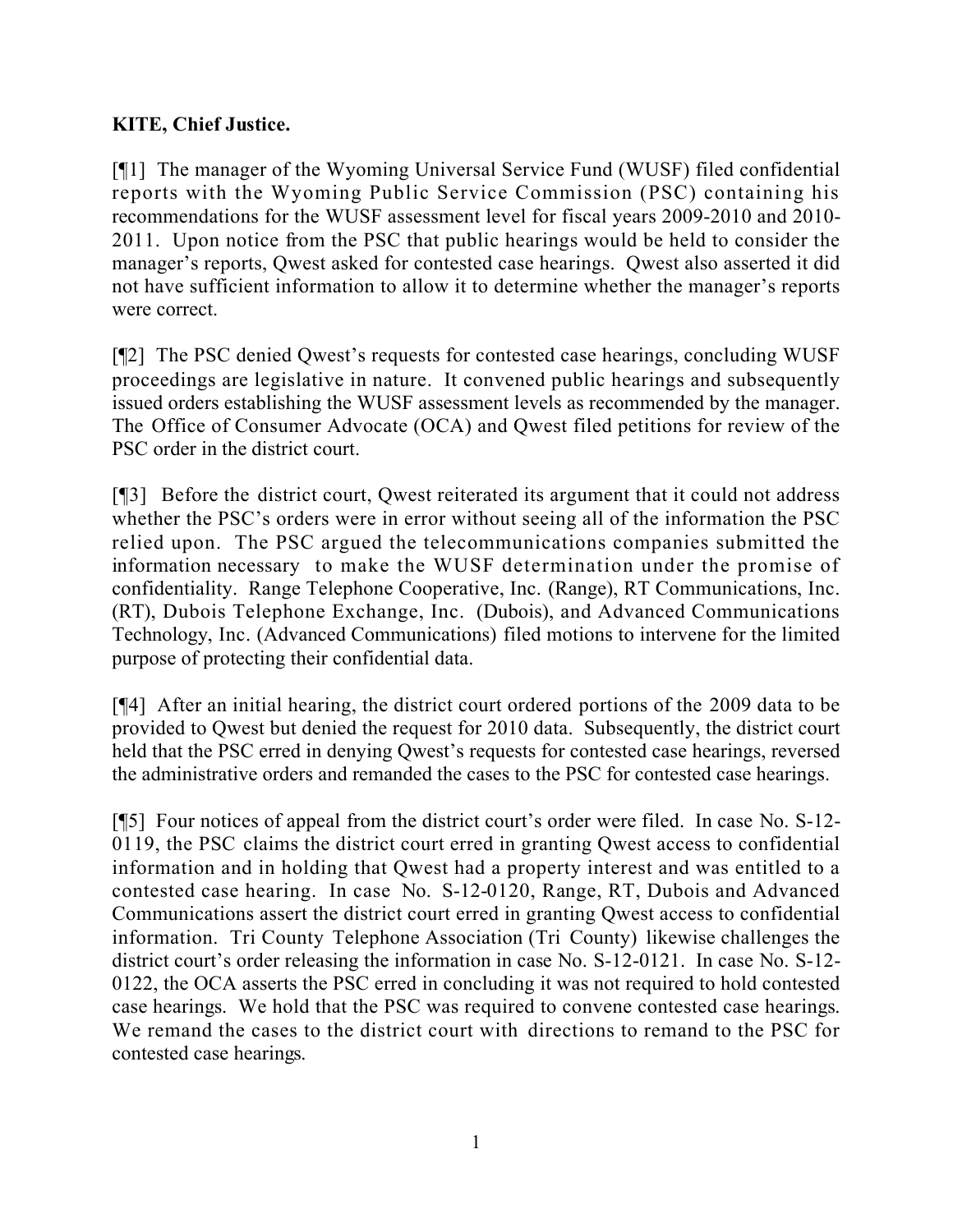#### **ISSUE**

[¶6] This Court granted motions to consolidate the four appeals. The determinative issue for our consideration is whether Qwest was entitled to contested case hearings before the PSC.

#### **FACTS**

[¶7] The PSC is charged with administering the WUSF. Qwest is a Colorado corporation authorized by the PSC to provide competitive and non-competitive services to customers in Wyoming. Range, RT, Dubois, Advanced Communications, and Tri County also provide telecommunications services to customers in Wyoming. The OCA is a division of the PSC charged with representing the interests of Wyoming citizens and utility customers in matters involving public utilities. Wyo. Stat. Ann. § 37-2-401 (LexisNexis 2011).

[¶8] The WUSF was created pursuant to Wyo. Stat. Ann. § 37-15-501 (LexisNexis 2011) of the Wyoming Telecommunications Act. The objective of the fund is to assist telecommunications customers located in areas of Wyoming where rates for essential services are high by assuring that they pay no more than 130 percent of the statewide average price for basic local exchange service. Section 37-15-501(c) and (d). To achieve this result, telecommunications companies providing services in Wyoming are required to contribute to the WUSF in accordance with the method designated by the PSC after notice and an opportunity for hearing. Section 37-15-501(a) and (b). Once customers who receive services in high rate areas of the state have paid for services up to the 130 percent benchmark, the WUSF distributes funds to the companies to the extent that their essential local exchange services prices exceed the benchmark after taking into account any contributions from the federal universal service fund (FUSF).

[¶9] Each year, the WUSF manager, a PSC employee, requires companies providing local exchange services in Wyoming to submit confidential data from the previous year including rates, essential services, number of lines, FUSF receipts and other information required by PSC rule. The manager analyzes the data, formulates recommendations and submits his findings and recommendations to the PSC. The PSC sets a hearing and provides notice to the companies that they may appear and comment on the fund manager's findings and recommendations. The PSC then determines the amount the companies must contribute to the fund and the amount to be distributed to them from the fund.

[¶10] On April 1, 2009, the fund manager submitted his annual confidential report for the 2009-2010 fiscal year to the PSC. Each telecommunications company received the portions of the confidential report pertaining to them; they did not receive confidential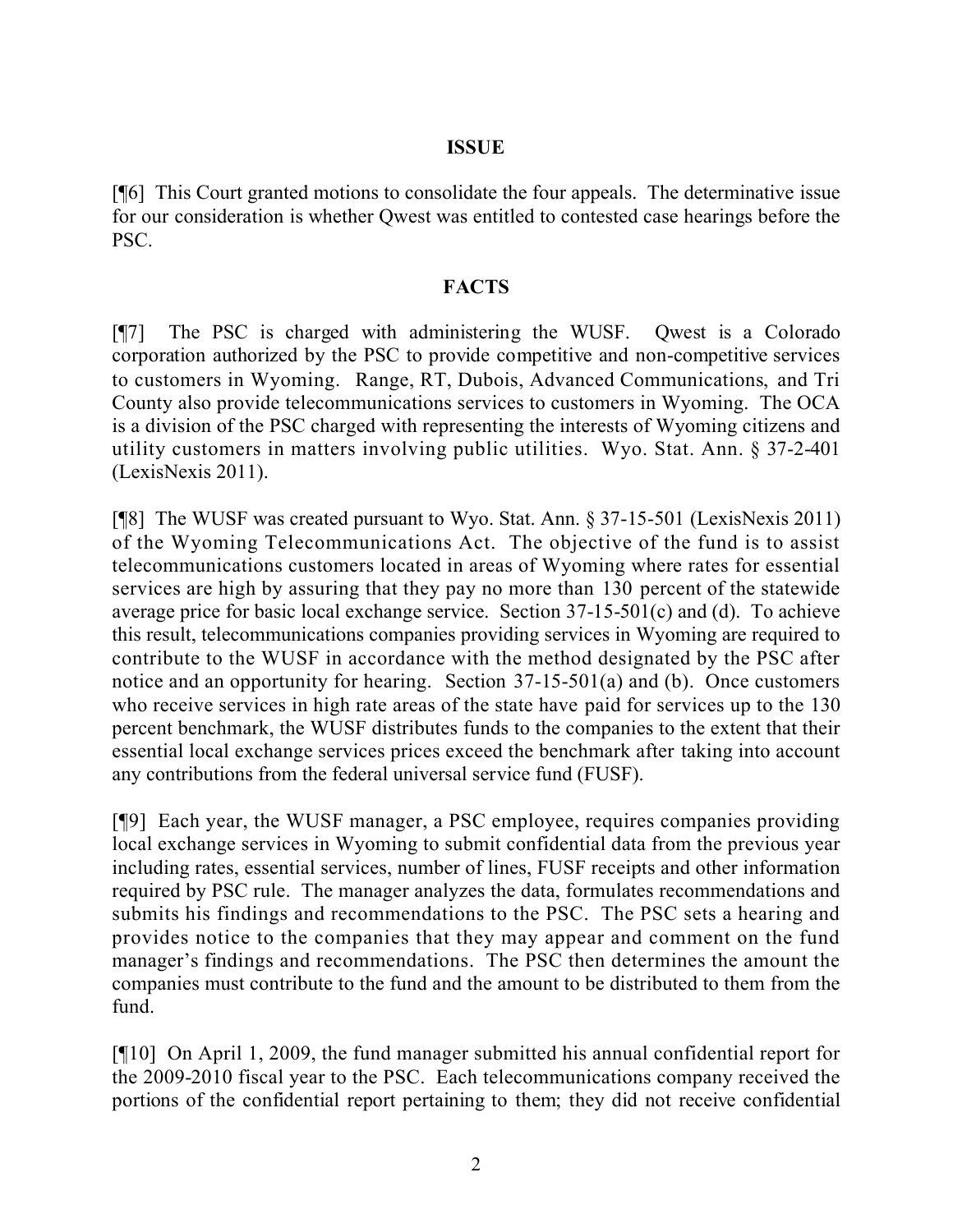information concerning other companies. The PSC then issued a notice of a public hearing to receive comment on the fund manager's report. Before the hearing, the OCA requested access to the confidential data underlying the manager's report. The PSC allowed the OCA to review the data after imposing restrictions on its dissemination and handling. The OCA also filed a motion to participate in the proceedings as a party.

[¶11] Also prior to the hearing, Qwest filed a motion to intervene and requested a contested case hearing to address its WUSF distribution. Qwest claimed that the fund manager had incorrectly calculated its distribution for the 2009-2010 fiscal year resulting in a lower distribution than it should have received. Qwest also contended it did not have sufficient information to determine whether the fund manager had correctly calculated the 130 percent benchmark and assessment level. After a hearing on Qwest's motion, the PSC ruled that a contested case hearing was not required because the only facts to be determined in a WUSF proceeding are legislative in nature.

[¶12] The matter proceeded to public hearing on the fund manager's report. Following the hearing, the PSC issued an order in which it adopted the report and determined the OCA was not a party to the proceeding. The PSC also issued an order denying Qwest's motion to intervene and for a contested case hearing. Qwest and the OCA filed petitions for rehearing which the PSC denied after another public hearing. The OCA filed a petition for review of the PSC's orders in the district court. Qwest and the other companies filed motions to intervene which the district court granted.

[¶13] In the meantime, the fund manager submitted his confidential report for the 2010- 2011 fiscal year to the PSC. As it had done in 2009, the OCA moved to intervene and requested portions of the report. The PSC denied the motion to intervene but granted limited access to the confidential report. Qwest also asked to intervene and requested a contested case hearing. The PSC denied both requests and subsequently entered an order adopting the fund manager's report.

[¶14] Qwest and the OCA filed petitions for review in the district court and the other companies were allowed to intervene. Qwest sought access to the confidential information the fund manager relied on in making his recommendations, arguing that it could not address whether the PSC acted arbitrarily without seeing the information on which it relied. The PSC and the other companies argued that the information was submitted under the promise of confidentiality and disclosure might allow Qwest to obtain an unfair competitive advantage. The OCA aligned itself with Qwest and asserted much of the information could be acquired through the internet and was not particularly sensitive. The district court directed the OCA, which already had at least some of the information, to review the data and make a recommendation as to which portions, if any, could be provided to Qwest without harming the other companies. Ultimately, the district court granted Qwest access to the portions of the 2009 data the OCA recommended be provided but denied the request for 2010 data.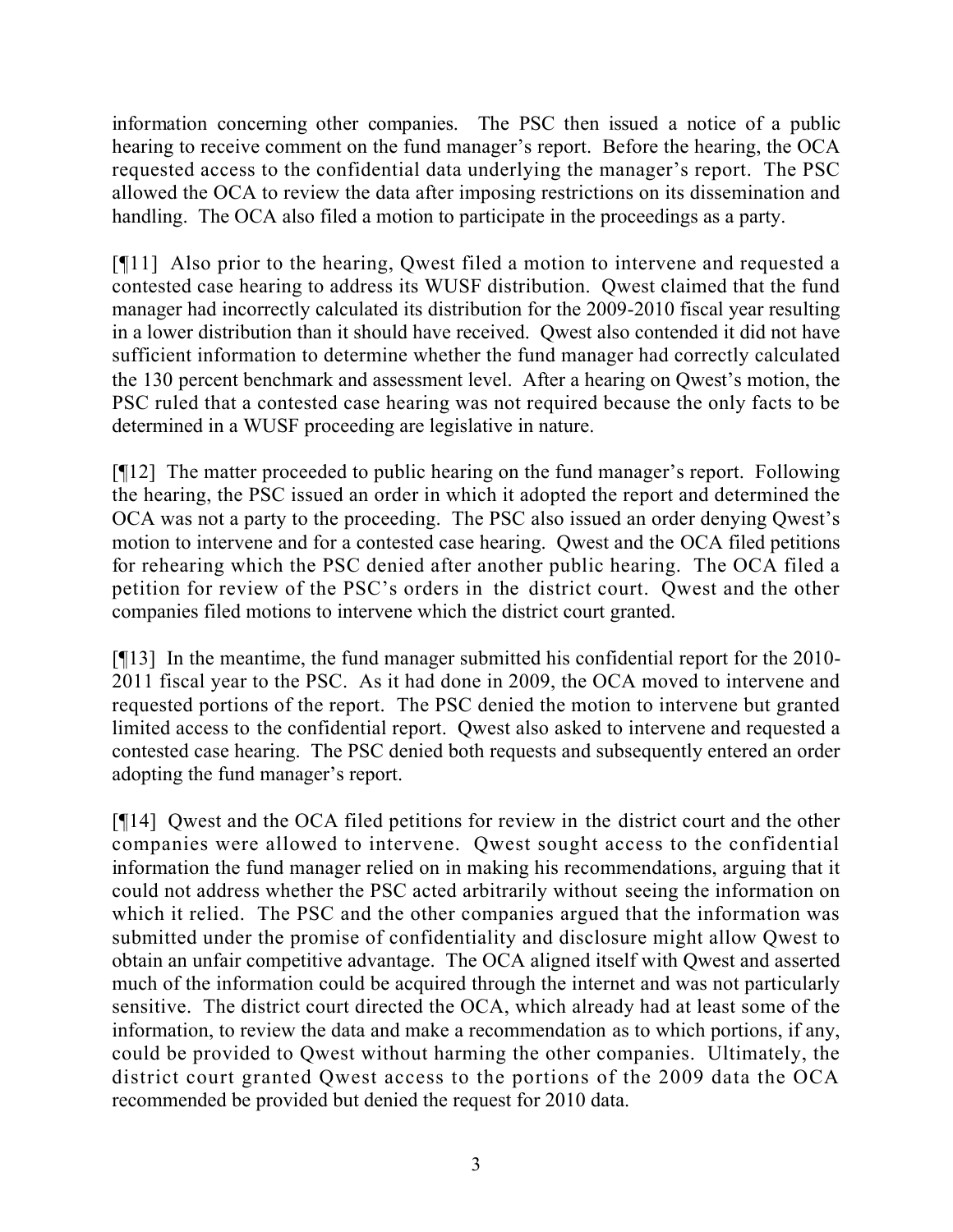[¶15] After subsequent hearings, the district court issued an order holding that Qwest had a property interest in its WUSF distribution and was entitled to contested case hearings. The district court reversed the PSC's orders and remanded the cases for contested case hearings. As noted in paragraph 5 above, the parties appealed the district court order to this Court.

#### **STANDARD OF REVIEW**

[¶16] The question of whether an agency must conduct a contested case hearing is one of law which we review *de novo*. *Sheridan County Comm'n v. V.O. Gold Properties*, LLC, 2011 WY 16, ¶ 5, 247 P.3d 48, 50 (Wyo. 2011).

#### **DISCUSSION**

[¶17] The district court concluded that Qwest has a property interest in its WUSF distribution; therefore, it was denied due process when the PSC refused to convene contested case hearings. We agree that Qwest was entitled to contested case hearings, but reach that result through statutory interpretation. In doing so, we apply our usual rules of statutory interpretation.

> [Our] paramount consideration is to determine the legislature's intent, which must be ascertained initially and primarily from the words used in the statute. We look first to the plain and ordinary meaning of the words to determine if the statute is ambiguous. A statute is clear and unambiguous if its wording is such that reasonable persons are able to agree on its meaning with consistency and predictability. Conversely, a statute is ambiguous if it is found to be vague or uncertain and subject to varying interpretations.

*Barlow Ranch, LP v. Greencore Pipeline Co., LLC*, 2013 WY 34, ¶ 18, \_\_\_ P.3d \_\_\_\_, \_\_\_\_ (Wyo. 2013), citing *Michael's Constr., Inc. v. Am. Nat'l Bank*, 2012 WY 76, ¶ 12, 278 P.3d 701, 705 (Wyo. 2012). The determination of whether a statute is clear or ambiguous is a matter of law for the court. *Id*. When the language is clear, we give effect to the ordinary and obvious meaning of the words employed by the legislature. *Id*. In ascertaining the meaning of a statutory provision, all statutes relating to the same subject or having the same general purpose must be considered in *pari materia* and construed in harmony. *Id*. We do not apply our rules of statutory construction unless a statute is ambiguous. *Id*., citing *Vogel v. Onyx Acceptance Corp.,* 2011 WY 163, ¶ 24, 267 P.3d 1057, 1064 (Wyo. 2011).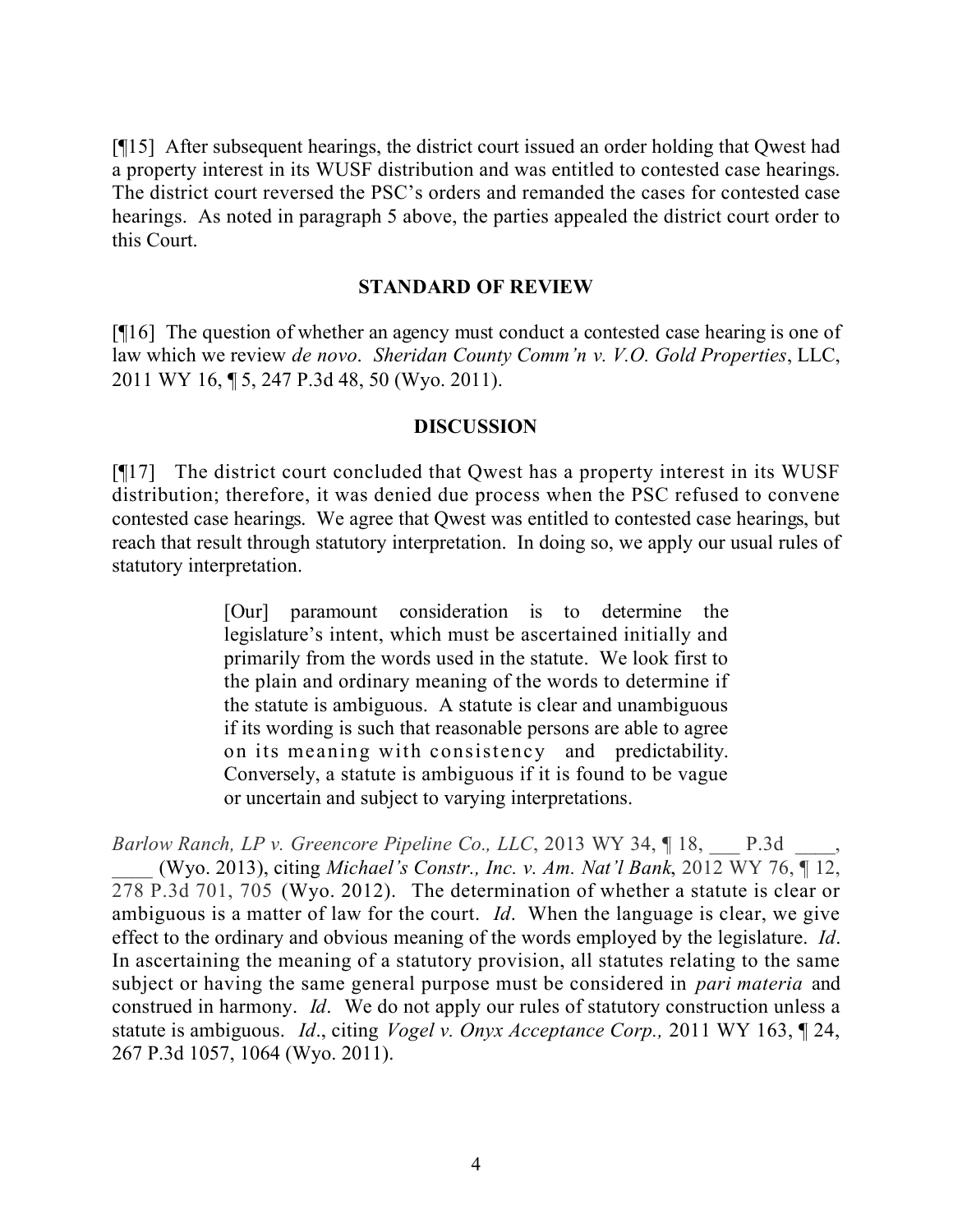[¶18] Article 5 of the Wyoming Telecommunications Act contains the following provision:

### **§ 37-15-501. Universal service fund created; contributions; administration.**

(a) There is hereby established the universal service fund to be administered in accordance with this section. The fund shall be administered by the commission. All telecommunications companies shall contribute to the universal service fund. The dates for contributions to the fund and disbursements from the fund shall be set by the commission, *after notice and opportunity for hearing*, as necessary to accomplish the objectives of the fund as specified in subsections (c) and (d) of this section. The costs of administering the fund may be included in determining required contributions.

(b) The commission shall *after notice and opportunity for hearing*, designate the method by which the contributions shall be calculated, collected and distributed. The commission shall authorize an additional monthly charge to customers, in the amount specified by the commission, to recover each contributor's required payment to the universal service fund. Any charge related to mobile telecommunications service shall only apply if the customer's place of primary use is in this state as provided by the Mobile Telecommunications Sourcing Act, 4 U.S.C. §§ 116 to 126. The provisions of the Mobile Telecommunications Sourcing Act shall apply to this subsection.

(c) The commission shall administer the monies in the universal service fund to assist only those customers of telecommunications companies located in areas of this state with relatively high rates for essential services. The commission, *after notice and opportunity for hearing*, shall determine a reasonable amount and a fair method of distributing monies. The commission may authorize a credit to customer bills, in the amount specified by the commission, to reflect distributions received by the local exchange company from the universal service fund. The commission shall ensure that the method shall promote the emergence of competition in providing local exchange service.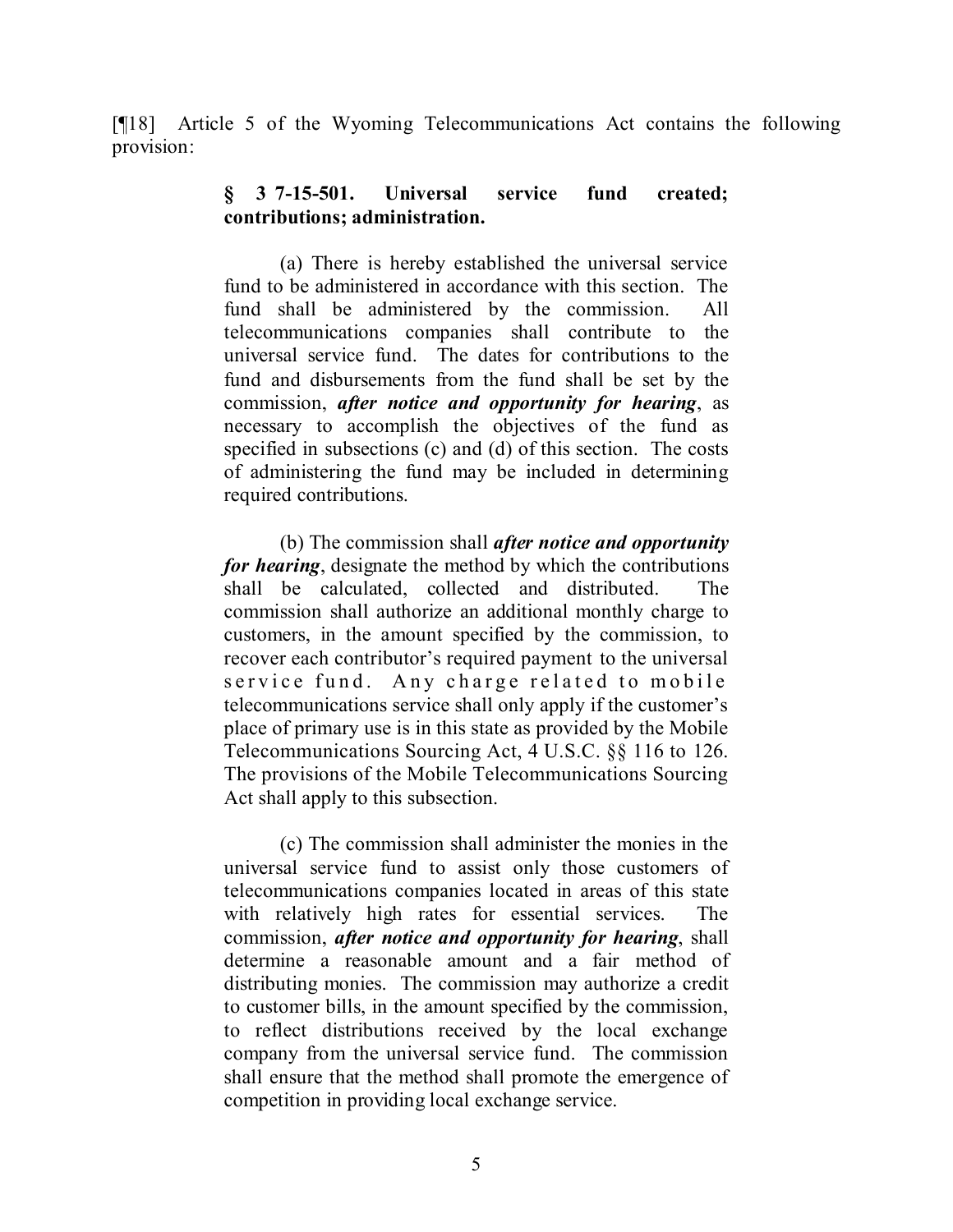(d) In accordance with the method of distribution determined by the commission, a telecommunications company shall receive funds under this section to the extent that its essential local exchange service prices, after consideration of any contributions from the federal universal service fund, exceed one hundred thirty percent (130%) of the weighted statewide average essential local exchange service prices.

(e) The operation of the universal service fund may be suspended by the commission, based upon a public interest finding, *after notice and an opportunity for a hearing*, that the fund is not then serving its intended purpose.

(f) The commission's decisions under this section shall be subject to the provisions of the Wyoming Administrative Procedure Act.

(Emphasis added.)

[¶19] Pursuant to this provision, the PSC is required to provide notice and opportunity for hearing before: 1) setting dates for contributions to and distributions from the WUSF; 2) designating the method by which contributions are calculated, collected and distributed; 3) determining the amount and method of distributing monies from the WUSF; and 4) suspending the operation of the WUSF. The question is what type of hearing the PSC is required to provide. We begin our analysis by determining whether there is any law that requires the PSC to hold a particular type of hearing before it makes the above determinations with respect to the WUSF. *Sheridan County Comm'n*, ¶ 12, 247 P.3d at 52.

[¶20] Section 37-15-501 itself is silent as to the type of hearing the PSC is required to provide. Article 4 of the Wyoming Telecommunications Act, however, contains the following provision:

## **§ 37-15-401. Commission powers.**

(a) . . . the commission has the power to:

. . . . (v) Hold hearings on complaints, or for good cause, upon notice and subject to the provisions of the Wyoming Administrative Procedure Act.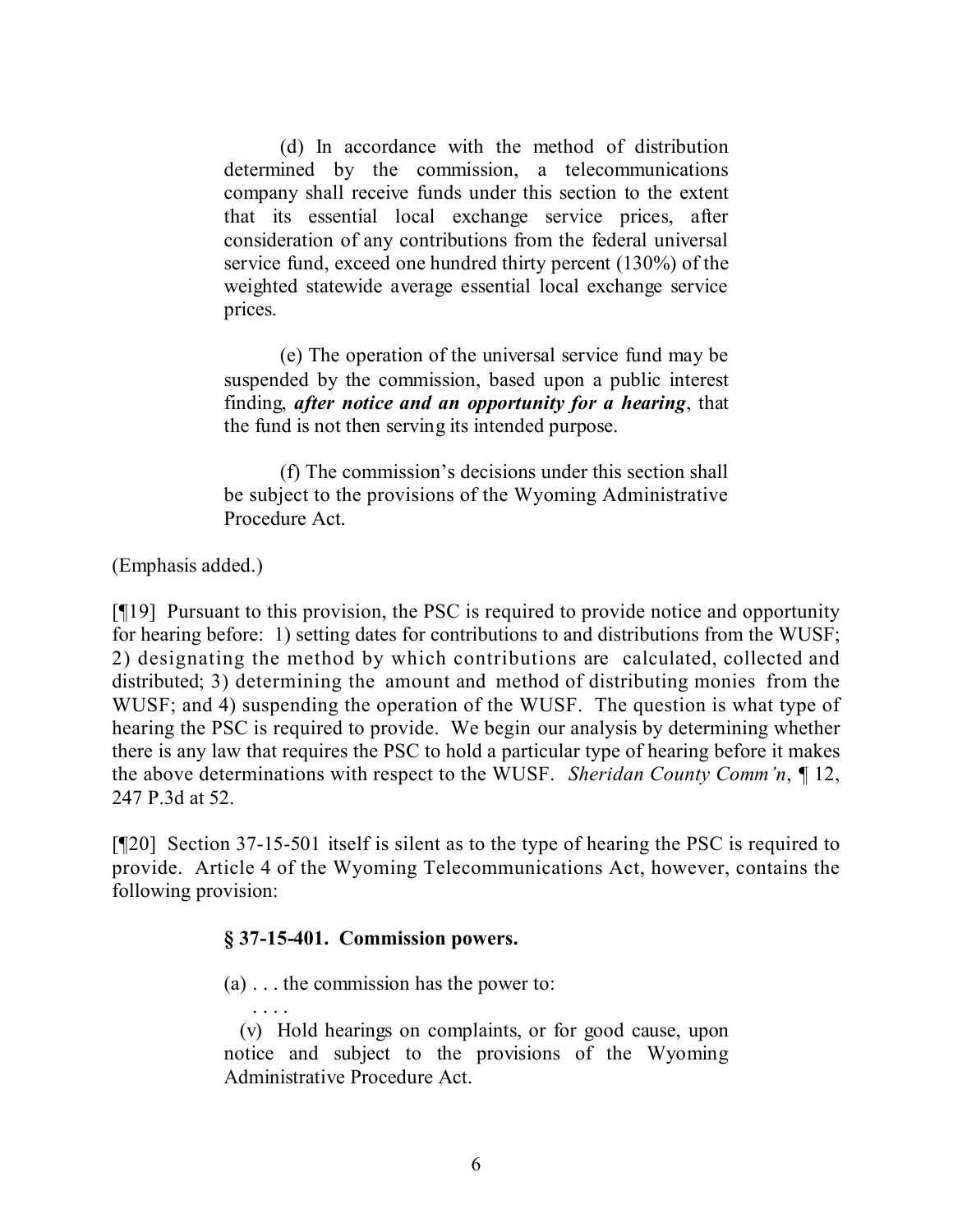Pursuant to this provision, the PSC's power to hold hearings is subject to the WAPA.

[¶21] Under the WAPA, hearings take one of two forms. Wyo. Stat. Ann. § 16-3-103 (LexisNexis 2011) provides for public hearings in the rule-making context. The term "rule" is defined as:

> each agency statement of general applicability that implements, interprets and prescribes law, policy or ordinances of cities and towns, or describes the organization, procedures, or practice requirements of any agency.

Section 16-3-101(a)(ix). Wyo. Stat. Ann. §§ 16-3-107 through 16-3-112 (LexisNexis 2011) provide for contested case hearings.<sup>1</sup> "Contested case" is defined as a "proceeding" including but not restricted to ratemaking, price fixing and licensing, in which legal rights, duties or privileges of a party *are required by law to be determined* by an agency *after an opportunity for hearing*." Section 16-3-101(b)(ii) (emphasis added). Section 37-15-501 of the Telecommunications Act clearly provides that the duty of telecommunications companies to contribute to, and their right to distributions from, the WUSF are to be determined by the PSC after "opportunity for hearing." Because the "rights [and] duties" of such companies "are required by law to be determined" by the PSC "after an opportunity for hearing" the proceedings meet the definition of a contested case under the WAPA and, pursuant to § 37-15-401, the PSC was required to follow the dictates of §§ 16-3-107 through 16-3-112 for contested cases prior to entering orders setting the WUSF assessment levels and distributions in 2009 and 2010.

[¶22] Arguing otherwise, the PSC contends public rather than contested case hearings are consistent with its historical practice in making WUSF determinations. The PSC asserts that since the inception of the WUSF in 1995, it has made such determinations eighteen times, fifteen at regular open meetings, three at legislative type hearings, and never in a contested case hearing. Citing *State ex rel. Sublette County Bd. of County Comm'rs v. State*, 2001 WY 91,  $\P\P$  16-17, 33 P.3d 107, 113-14 (Wyo. 2001), the PSC urges this Court to defer to its interpretation of § 37-15-501 as giving it broad discretion to administer, operate and decide matters concerning the WUSF by way of public, rather than contested case, hearings.

[¶23] There is no question that one measure of a statute's meaning is the interpretation placed on it by the agency charged with its administration. *Id*. at 113. This Court will defer to that interpretation when it does not conflict with legislative intent. *Id*. The difficulty here is that the PSC's interpretation of § 37-15-501, and its historical use of

 <sup>1</sup> There are actually three types of hearings identified in the WAPA. Wyo. Stat. Ann.  $\S$  16-3-113 (LexisNexis 2011) addresses license hearings but subsection (a) makes clear that the contested case provisions apply in that context.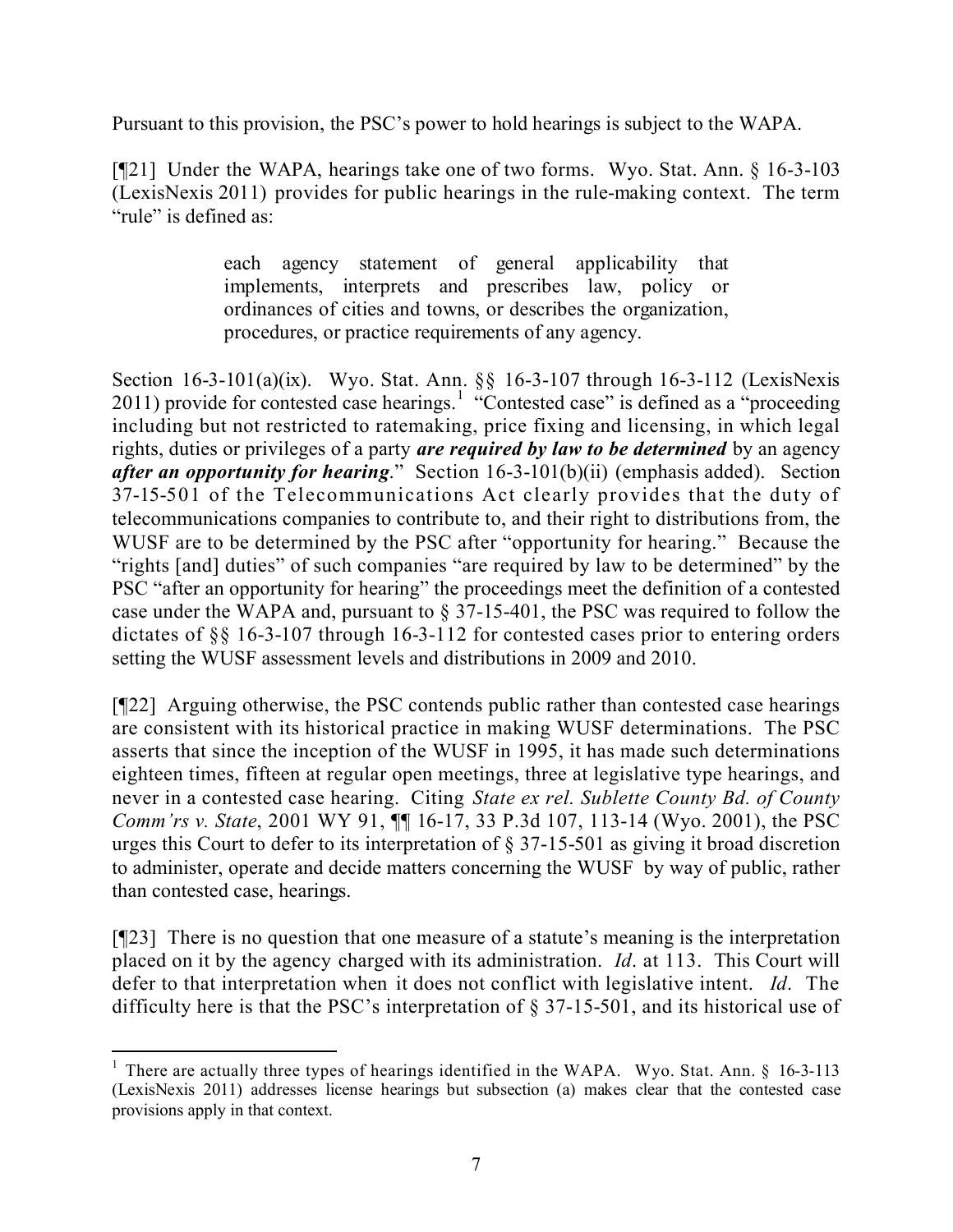public hearings to decide the matters set forth therein, conflicts with the express legislative directive found in §§ 37-15-401 and 37-15-501. When those provisions are read together with  $\S$  16-3-101(b)(ii), there simply is no question that a contested case hearing is required.

[¶24] The PSC also argues that if the legislature intended to require contested case hearings for setting the parameters of the WUSF it would have said so in § 37-15-501. The PSC asserts the omission of the words "contested case" in that statutory provision shows that the legislature meant something other than a contested case hearing when it used the phrase "after notice and opportunity for hearing." The PSC also points to other language found in § 37-15-501 as demonstrating the legislature's intent to allow it to exercise its discretion in selecting the method best suited to achieving the goals and objectives of the WUSF. The PSC references, for example, the language in § 37-15- 501(a) authorizing it to set the dates for contributions and disbursements, after notice and opportunity for hearing, "as necessary to accomplish the objectives of the fund" and the language in § 37-15-501(c) requiring it to determine, after notice and opportunity for hearing, a reasonable amount and fair method of distributing monies by a method that ensures competition. The PSC contends this statutory language is consistent with the kind of language required for rulemaking under the WAPA. The PSC also directs our attention to § 37-15-501(f), which states that the PSC's "decisions" concerning the WUSF are subject to the provisions of the WAPA. Because subsection (f) does not state that the PSC's "proceedings" are subject to the WAPA, the PSC argues, contested case hearings are not required. Citing *Northfork Citizens for Responsible Dev. v. Bd. of County Comm'rs of Park County*, 2010 WY 41, ¶ 51, 228 P.3d 838, 855 (Wyo. 2010) and *Carlson v. Bratton*, 681 P.2d 1333, 1338 (Wyo. 1984), the PSC argues that since § 37-15- 501 does not mandate a contested case hearing in WUSF proceedings, no such hearing is required.

[¶25] Again, the difficulty with the PSC's arguments is that they do not take into account  $\S$  37-15-401(a)(v) which expressly states that the PSC's power to hold hearings is "subject to the provisions of the Wyoming Administrative Procedure Act." The argument also does not account for the language in § 37-15-501 stating that the "rights [and] duties" of such companies "are required by law to be determined" by the PSC "after an opportunity for hearing." That language, read in harmony with the language in § 16-3-101(b)(ii) defining a "contested case" as a proceeding in which legal rights and duties of a party "*are required by law to be determined* by an agency *after an opportunity for hearing*" places WUSF proceedings squarely within the class of cases in which an underlying statute, in this case § 37-15-501, requires a contested case hearing. Thus, this case is distinguishable from cases where the underlying statutes at issue contained no requirement that the legal rights and duties of a party be determined at a trial type hearing and this Court concluded contested case hearings were not required. Giving the language in §§ 37-15-401(a)(v), 37-15-501 and 16-3-101(b)(ii) its plain and ordinary meaning, the legislature has mandated contested case hearings in WUSF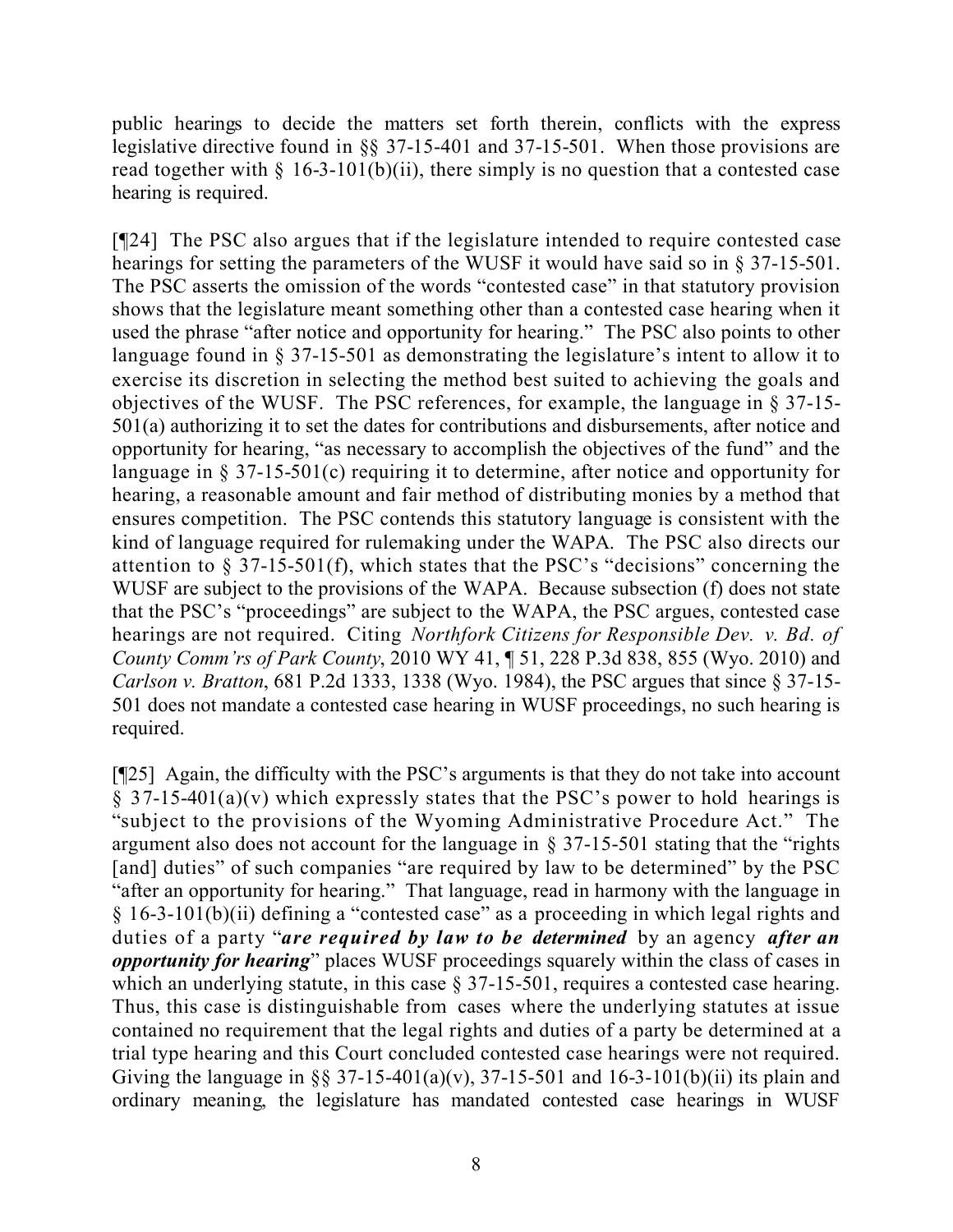proceedings where the legal rights and duties of parties are to be determined after opportunity for hearing.

[¶26] The PSC argues that practical considerations must be taken into account in determining whether a contested case hearing is required for making determinations involving the WUSF. The PSC asserts that a contested case hearing requires adverse parties, a requirement that is lacking in WUSF proceedings. The PSC also contends contested case hearings in the context of setting WUSF contributions and distributions simply is not workable because so many companies and consumers are involved, and requiring contested case hearings would make it impossible to resolve the issues in a quick and efficient manner, would consume significant administrative resources and would result in uncertainty, confusion and delay.

[¶27] We find no merit in the PSC's assertion that its hearings lack adverse parties. In PSC hearings, like many other administrative proceedings, agency staff appears and presents the agency's position while members of the public appear and present their positions. In WUSF hearings specifically, the fund manager presents his recommendations and representatives of the telecommunications companies present their positions. This process is adversarial and satisfies the requirement for a contested case hearing.

[¶28] While there may be merit to the PSC's other concerns, this Court's task is to interpret statutory language as written unless it is ambiguous. Here, the language is clear – the PSC is authorized to conduct hearings in accordance with the WAPA; the rights and duties of telecommunications companies under the WUSF are to be determined "after an opportunity for hearing;" therefore, a contested case hearing is required as set forth in §§ 16-3-107 through 16-3-112. If this result is not what the legislature intended, and it agrees with the PSC's position that contested cases are not workable in the context of the WUSF, it is up to the legislature to amend the statutes. It may be that in some cases, where the facts are not in dispute or the factual findings apply broadly to all telecommunications companies, contested case hearings are not an effective way of resolving the issues. However, where particular companies are uniquely situated such that adjudicative facts apply individually to them, due process concerns arise and contested case hearings are necessary. Clearly, these due process concerns are the basis for the legislature's decision to make the PSC's power to hold hearings "subject to the provisions of the Wyoming Administrative Procedure Act."

[¶29] Given our holding that Qwest was entitled to a contested case hearing before the PSC, there is no need for this Court to address the district court's decision to grant Qwest access to the confidential data of other telecommunications companies. On remand, prior to the contested case hearing, the PSC will need to decide that issue in accordance with its own rules and in light of the WAPA statutes and rules governing contested case hearings.